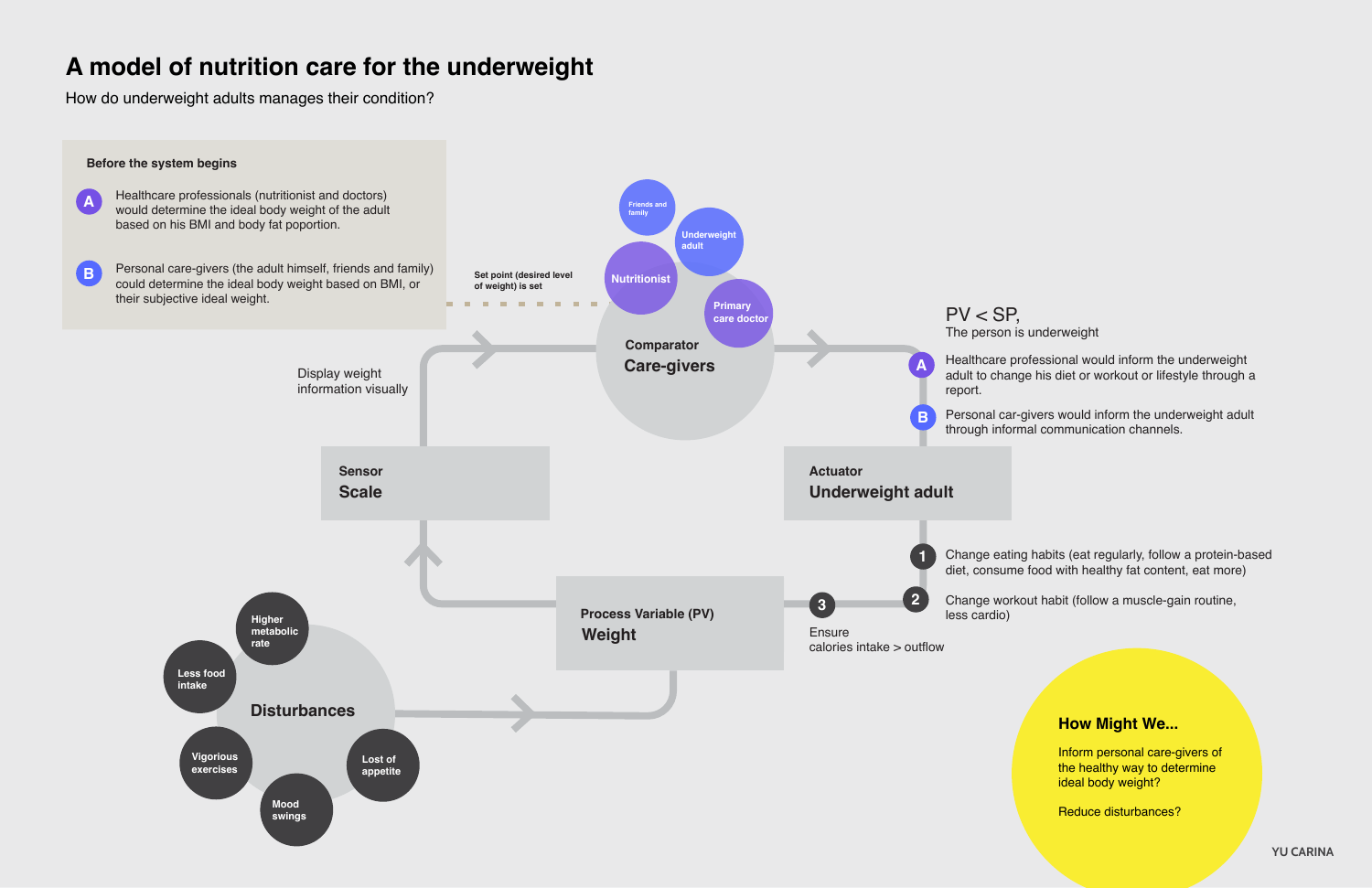# **A model of nutrition care-giving network**

Who provides care for underweight adults?



**General**

**support**

#### **Online Communities**





Encourage adults to persue a healthy and toned body instead of a skinny, "model-like" figure





**Supporting agents**

**YU CARINA**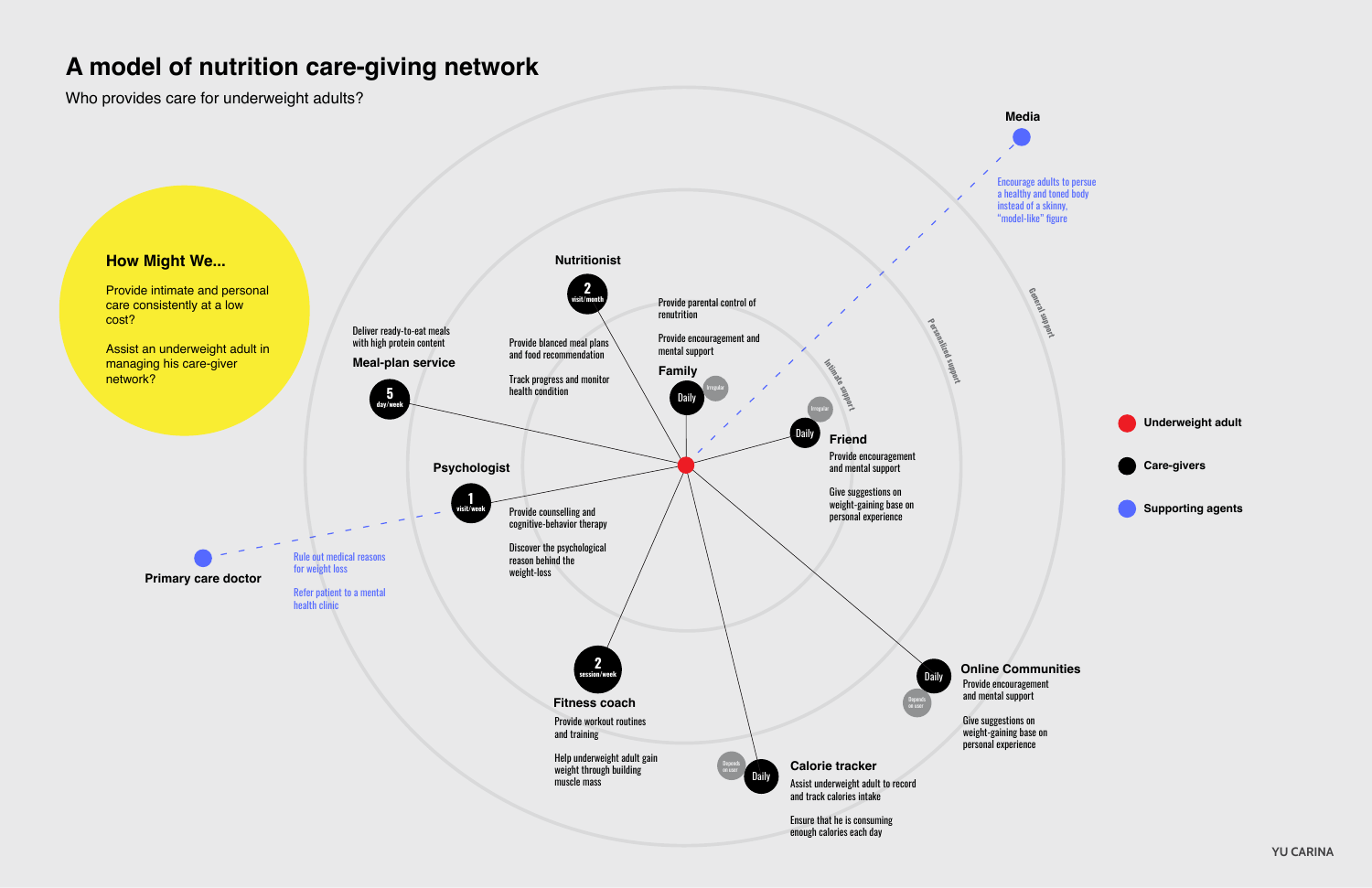## **Underweight adult journey map**

Observed opportunities in the preventative care for underweight adult

Jim - a 28 year-old copywriter in an advertisement agency - is naturally underweight. He is 125 pounds and 6 feet tall. Despite looking very weak and fragile, he does not have any immediate health risk. However, he does feel that his immune system is getting weaker. He caught a flu in the winter and it took him over 2 weeks to recover. To become healthier and feel stronger, he decided to consult a nutritionist and fitness coach to help him gain weight.